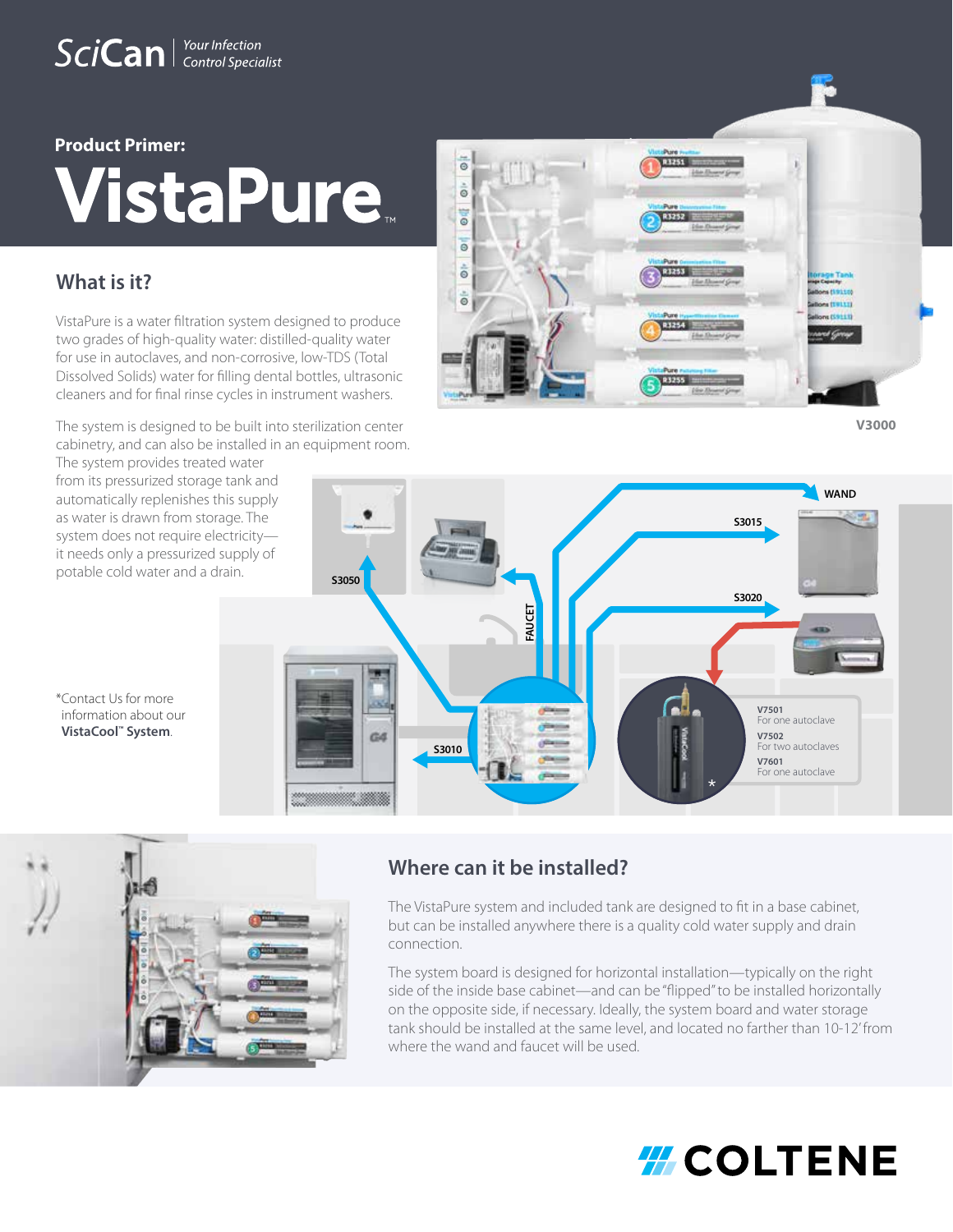# **Installation Requirements**



**2**

# **¼" connection to municipal cold water supply**

- Source water should be free of sediment, and softened if hardness exceeds 10 grain/ gallon  $(or > 171$  ppm).
- Inbound municipal water pressure should be between 40-100 psi.
- Adapter fittings for 3%" smooth and braided supply lines are included.

## **Drain connection using 1-½" material with trap**

- $\cdot$  1-1/2" utility tee with both  $\frac{3}{8}$ " and  $\frac{1}{4}$ " push-in fittings is included.
- Air gap accessories are available separately if required by local code authorities.













**Note:** Every VistaPure has a pressurized drain discharge and multiple check valves in the system to prevent backflow from drain connections. If additional backflow measures are required, a ¼" VistaCheck Dual Check Backflow Preventer (VC250-A) can be installed on the red water supply line. VistaCheck is CSA-certified for supply lines in the USA and Canada.

## **Wand & faucet placement:**

The included "wand" that dispenses deionized water for filling autoclaves is typically mounted with the included clip and mounting screws near a sterilizer tower, up to approximately 15' away from the system board. The wand is connected to the system board by both a 12' section of smooth, blue ¼" tubing and a 10' section of coiled, blue 1/4" tubing. The union adapter that joins these sections should be secured to a solid surface using the included mounting zip tie.

The included faucet that dispenses hyperfiltered water for bottle filling should be mounted on the sink or countertop deck in the sterilization center. Even if not used for filling bottles, the faucet should still be installed for a convenient way to depressurize the system for routine maintenance. The faucet, a 6' section of white 3%" tubing, and a 3%" pushtype faucet connector fitting are included.

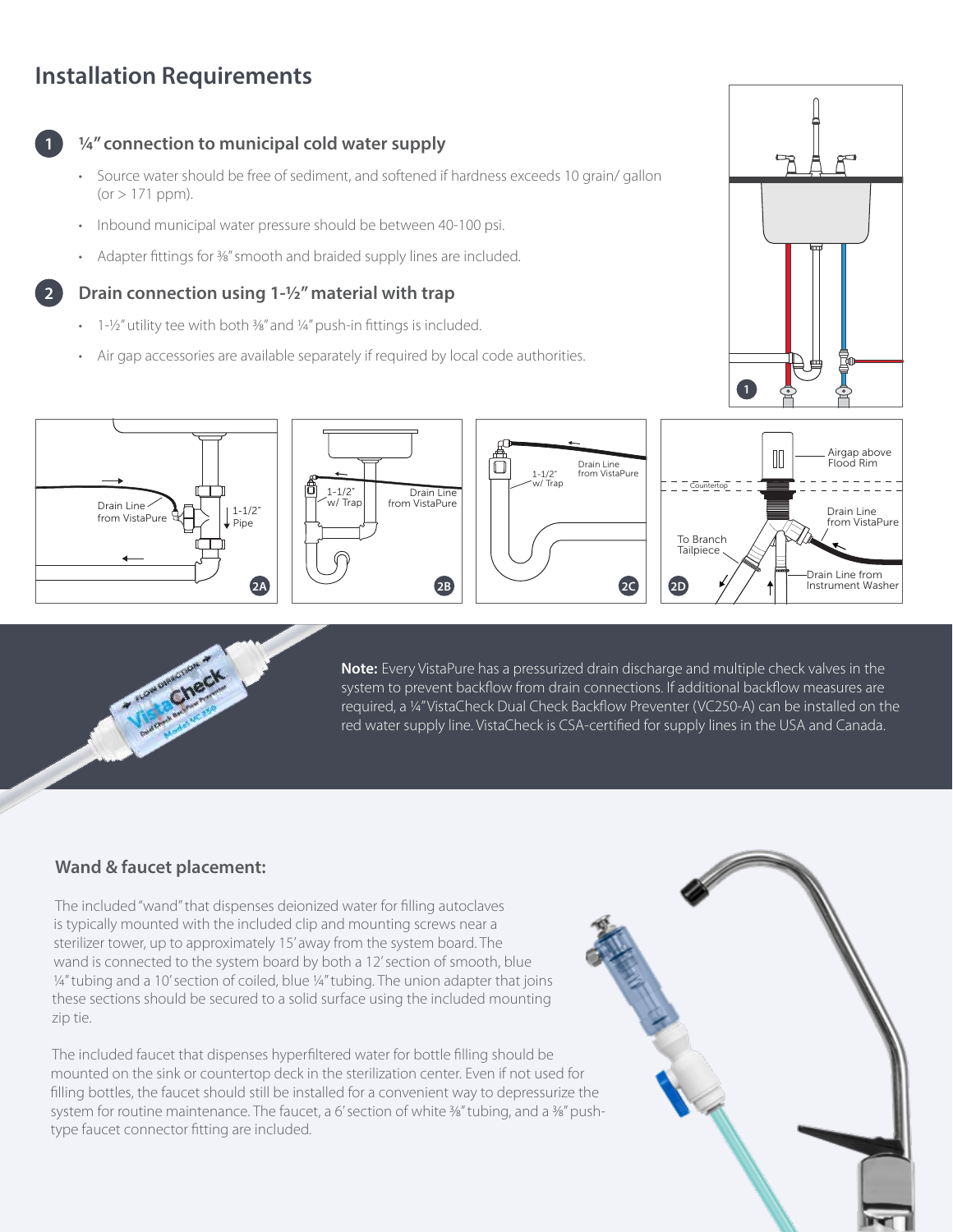

# **Storage Tank(s):**

- VistaPure's standard storage tank (included) has a net capacity of approximately 4.25 gallons (16 liters). Because the system produces more water automatically as water is drawn from storage, this tank size is sufficient for most practices.
- For high-volume practices, a larger (9.5-gallon/ 36-liter net storage capacity) tank is available, and/ or multiple storage tanks can be utilized with one system, if necessary.
- Any storage tank(s) should be installed on the same level as the system board.

# **Space Requirements**





### **4.25 Gallon Net Storage Tank S9111** 12" Diameter x 18.25" H **STANDARD**

#### **2.5 Gallon Net Storage Tank S9110 OPTIONAL**

11.125" Diameter x 16" H

#### **9.5 Gallon Net Storage Tank S9113 OPTIONAL**

15.5" Diameter x 25" H

# **Optional Accessories**

### **HYDR***IM***® VistaPure Connection S3010**

Protect expensive instruments and equipment by using VistaPure's hyper-filtered water for the final rinse cycle of instrument washers like the HYDR*IM*.

### **AutoFill for STAT***IM***® S3020**

Deliver distilled-quality water to your STAT*IM* autoclave automatically. You'll never have to fill your STAT*IM* manually again!



# **STAT***CLAVE***™ Adapter Kit**

### **S3015**

Send distilled-quality water directly from the VistaPure System to the SciCan STAT*CLAVE* G4 Chamber Autoclave for hands-free automatic filling.

### **AutoFill for BRAVO™ S3030**

Replenish the BRAVO's refill tank with distilledquality water automatically—enabling truly hands-free convenience!

## **BottleFill Remote Water Dispenser S3050**

Offers the flexibility to choose the optimal placement for bottle filling by mounting securely under an upper cabinet anywhere in the steri-center.